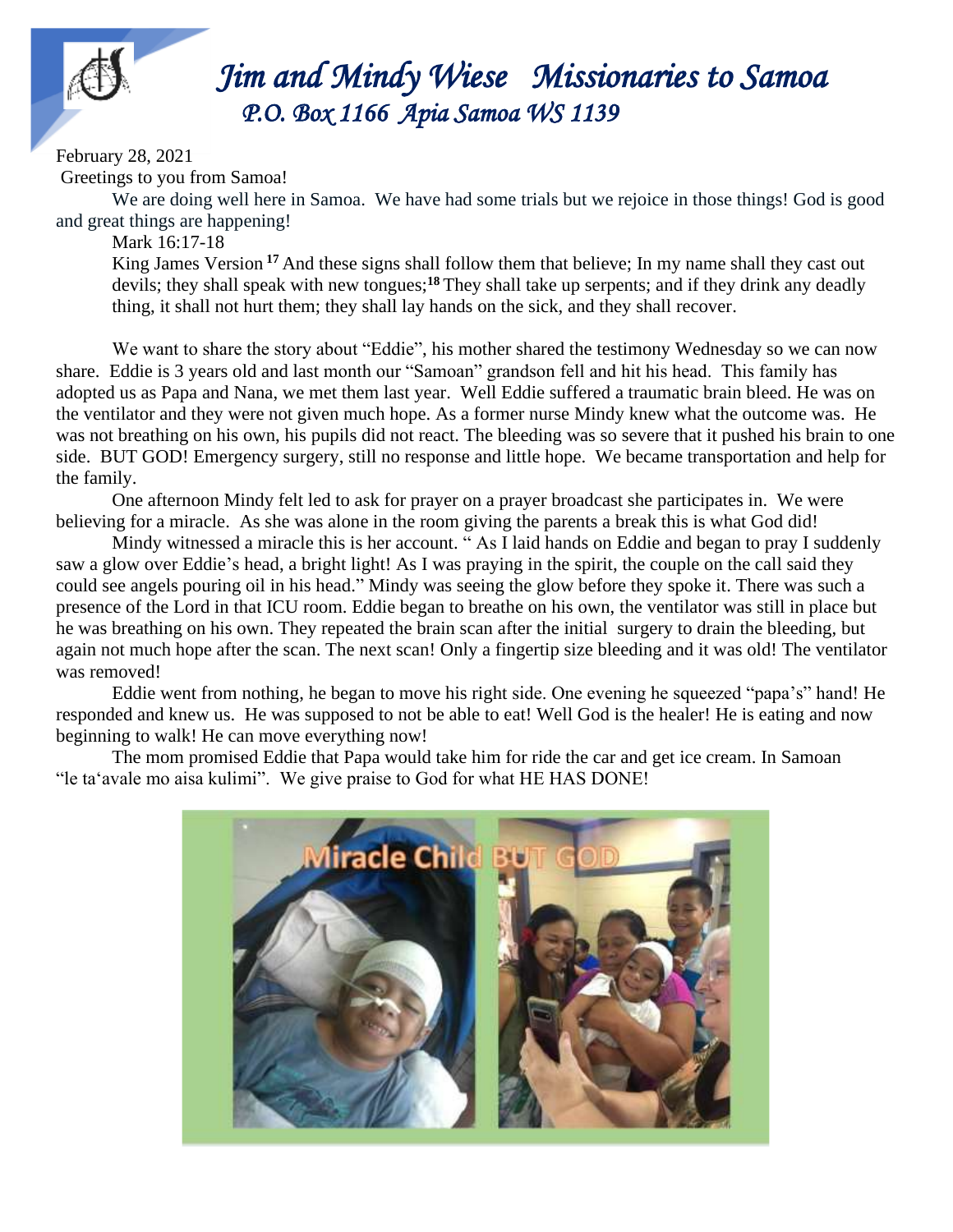

## *Jim Jim and Mindy Wiese Missionaries to Samoa P.O. Box 1166 Apia Samoa WS 1139*

The project of the Drums/Barrels to Samoa expanded! We are so excited they are ready to ship as of today and will begin there journey out of Springfield Missouri. The one turned into 5 barrels and we want to say thank you thank you so much for all the donations! It will be like Christmas here when they arrive. There are over 100 bibles, clothes, toys, medical supplies, balloons and personal items. Our daughter became overwhelmed her apartment filled up as she separated, packed and inventoried of all the items. We want to give a special thank you to Kathy. To everyone that donated THANK YOU!!!!!



Our weeks are full and doors open and we continue to walk where God leads. We do say no to some invitations, we have learned to take time to rest. Monday evenings Manuia bible studies have resumed and we are blessed to be weekly guest for the employee at SSAB. Tuesdays are standing assignment at Campus of Hope working with children that have been abused. Wednesday we began a real stretch! Mindy has teaching experience with adults and I have none. We are volunteering at Aele Fou primary. We are teaching English for year 1, 2 and 3 that would be kindergarten to second grade. The class sizes are 70 to 90 children in a class. We are meeting